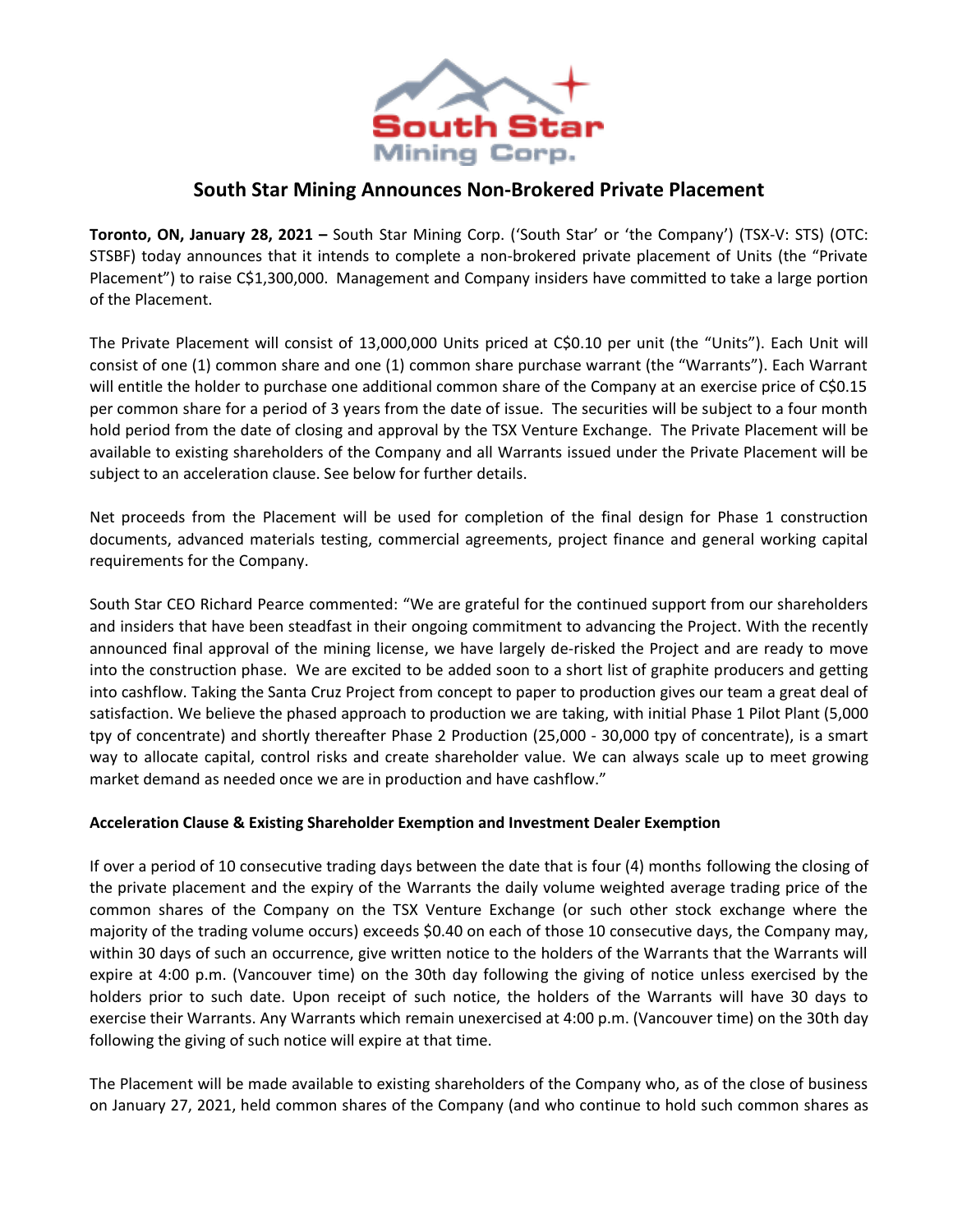of the closing date), pursuant to the prospectus exemption set out in BC Instrument 45-534 – Exemption From Prospectus Requirement for Certain Trades to Existing Security Holders and in similar instruments in other jurisdictions in Canada (the "Existing Shareholder Exemption"). The Existing Shareholder Exemption limits a shareholder to a maximum investment of CAD\$15,000 in a 12-month period unless the shareholder has obtained advice regarding the suitability of the investment and, if the shareholder is resident in a jurisdiction of Canada, that advice has been obtained from a person that is registered as an investment dealer in the jurisdiction. If the Company receives subscriptions from investors relying on the Existing Shareholder Exemption exceeding the maximum Placement, the Company may adjust the subscriptions received on a pro-rata basis.

The Company has also made the Placement available to certain subscribers pursuant to BC Instrument 45-536 – Exemption From Prospectus Requirement for Certain Distributions Through an Investment Dealer (the "Investment Dealer Exemption"). In accordance with the requirements of the Investment Dealer Exemption, the Company confirms that there is no material fact or material change about the Company that has not been generally disclosed.

In connection with the private placement, the Company proposes to issue Units to directors, officers and insiders of the Company. As a result, the private placement constitutes a related party transaction pursuant to TSX Venture Exchange Policy 5.9 and Multilateral Instrument 61-101 ("MI 61-101"). The Company has determined that exemptions from the various requirements of TSX Venture Exchange Policy 5.9 and MI 61-101 are available for the issuance of the Units to related parties. The Company is relying on Section 5.5(c) of MI 61- 101 for an exemption from the formal valuation requirement on the basis that the transaction is a distribution of securities for cash, and on Section 5.7(1)(b) of MI 61-101 for an exemption from the minority shareholder approval requirement, as the fair market value of the transaction, insofar as it involves related parties, will not be more than \$2,500,000.

## **About South Star Mining Corp.**

South Star Mining Corp. is focused on the selective acquisition and development of near-term mine production projects in Brazil to maximize shareholder value. STS has an experienced executive team with a strong history of discovering, developing, building and operating profitable mines in Brazil.

The Santa Cruz Graphite Project is fully licensed for Phase 1 operations (5,000 tpy concentrate) and is located in Southern Bahia in the second largest graphite producing region in the world with over 80 years of continuous mining. The Project has at surface mineralization in friable materials, and successful large-scale pilot plant testing (>30t) has been completed. The results of the testing show approximately 65% of Cg concentrate is +80 mesh with good recoveries and 95-99% Cg. With excellent infrastructure and logistics, South Star is carrying its development plan towards Phase 1 production projected in Q2 2022, pending financing.

*This news release has been reviewed and approved by Richard Pearce, P.E., a "Qualified Person" under National Instrument 43-101 and President and CEO of South Star Mining.*

To learn more, please visit the Company website a[t http://www.southstarmining.ca.](http://www.southstarmining.ca/)

## **On behalf of the Board,**

Mr. Richard Pearce Chief Executive Officer